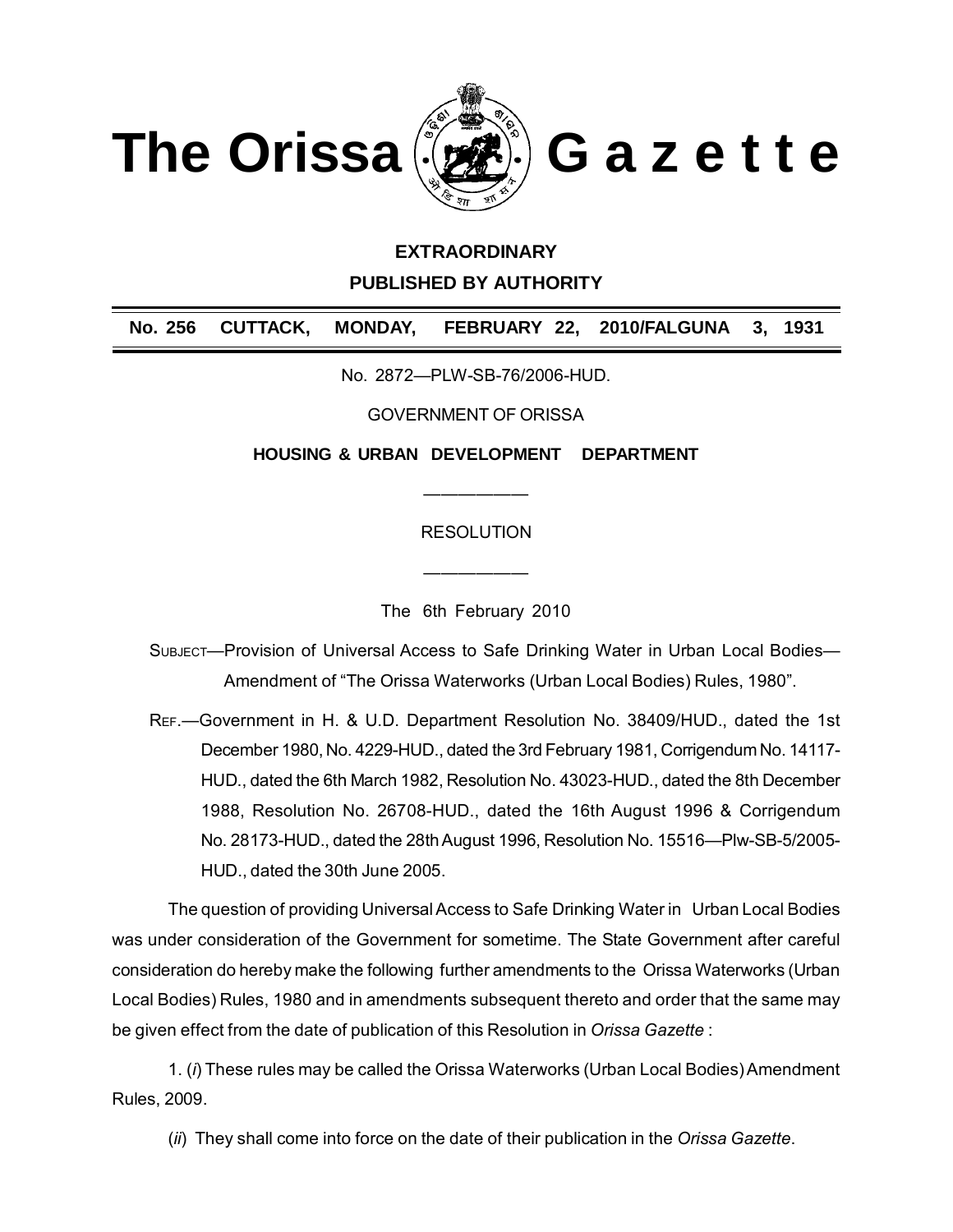2. In the Orissa Waterworks (Urban Local Bodies) Rules, 1980 (herein after referred to a[s](http://www.docu-track.com/buy/) [t](http://www.docu-track.com/buy/)he said Rules), for Rule 8, the following shall be substituted, namely :—

"8. (a) For obtaining water supply connection to a Non-Government building within the area defined in Rule 1(a), the house owner will submit an application in the prescribed form as appended hereto (Appendix 1) addressed to the Executive Engineer, Public Health Division or any officer-in-charge along with the followings :

(*i*) Copy of holding tax receipt/property tax receipt duly attested.

(*ii*) Copy of registration/sale deed/record-of-rights/patta/lease deed of the land/plot in case of an unassessed building/new building duly attested.

(*iii*) Site plan showing location of building *vis-a-vis* the existing road (s), and line diagram of the building showing the plumbing fixtures.

(*iv*) A non-refundable fee as per the provision of these rules to cover scrutiny charges and supervision".

(*b*) Connection fee (domestic) in instalments.

\* 36 Monthly equal instalments ; Rs. 100 per month,

\* 24 Monthly equal instalments : Rs. 150 per month

\* 12 Monthly equal instalments : Rs. 270 per month.

(*c*) Domestic water connection fees for B.P.L. consumers under the new scheme, named "Piyush" shall be Rs. 500 only (a non-refundable connection fee of Rs. 440 plus a refunded deposit of Rs. 60) which can be paid either one-time or in 5 (five) interest free Equal Monthly Instalments (E.M.Is.) of Rs. 100 each. As a proof of being B.P.L., such an applicant shall furnish a copy of the B.P.L. Card, in addition to the proof of his/her Recordof-Rights over the house/land (Copy of Municipal Holding Tax Receipt/Registration/Sale Deed/Record-of-Rights/Patta/Lease Deed of the land/plot) along with the application. The original documents shall be produced before the Executive Engineer or the Officer-in-Charge for verification.

Water tariff of Rs. 30 per tap per month shall be charged by each connection with usual increase at the rate of 5% in each year.

3. In the said Rules, for Rule 9, the following rule shall be substituted, namely :—

"9. After scrutiny and approval, the Executive Engineer/Officer-in-Charge shall return one copy of the approved line diagram to the house owner and direct him to deposit necessary amount as in Rule 10".

4. In the said rule, the Rule 10 shall be renumbered as sub-rule (a) thereof and after subrule "(a)" so renumbered, the following sub-rule shall be inserted, namely :-

"(*b*) The maximum time for according sanction to a water or sewer connection, where found feasible shall be restricted to not more than 7 (seven) working days from the date of submission of an application, complete in all respects. In case of rejection of the application due to any valid reason, it shall be recorded and communicated in writing by the Executive Engineer or the Officer-in-Charge to the applicant within the same time frame".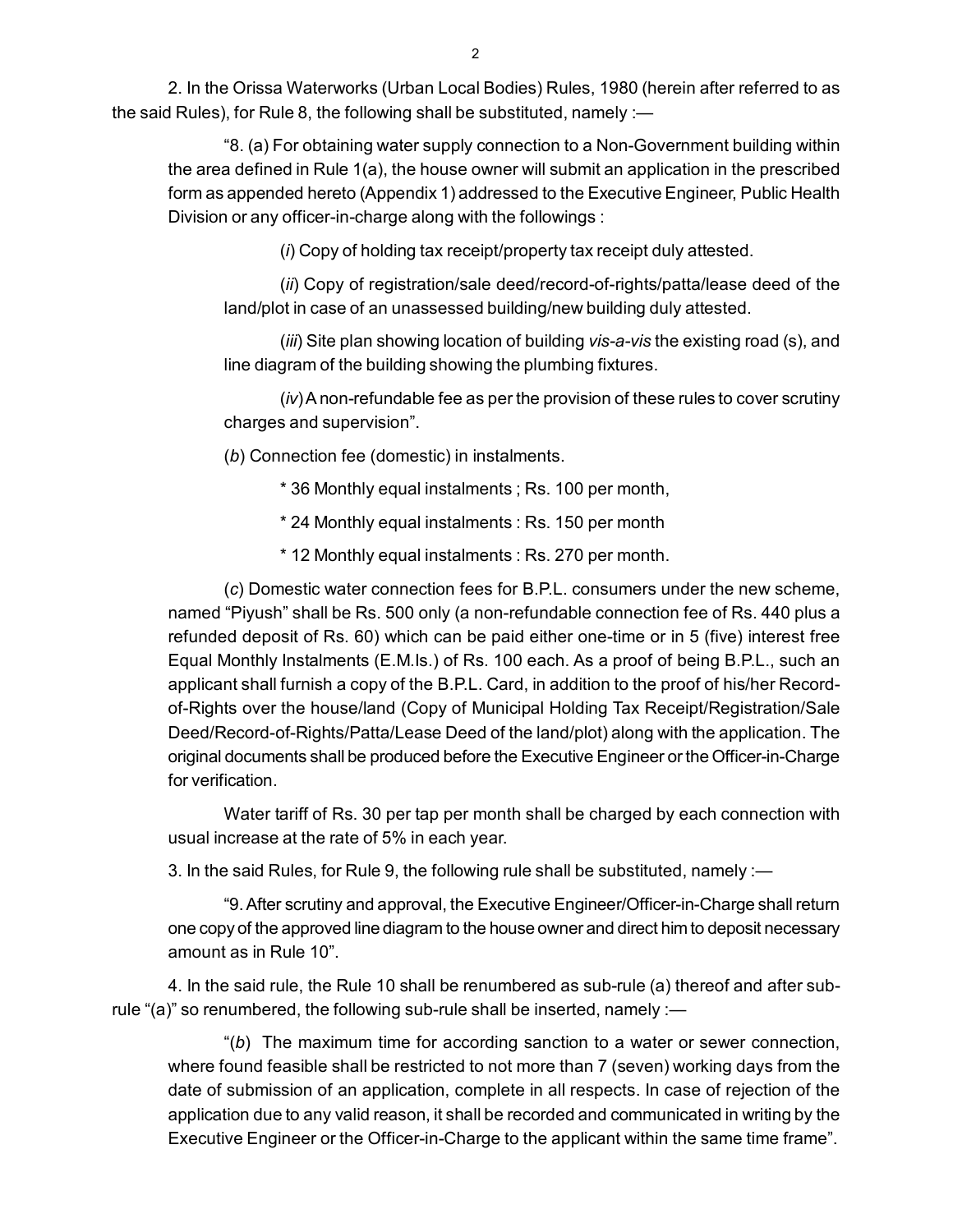5. In the said rules, in Rule 21, after sub-rule (c), the following sub-rule shall be inserte[d](http://www.docu-track.com/buy/) [n](http://www.docu-track.com/buy/)amely :—

"(*d*) Temporary water connections shall be permitted to kiosks, fast food centers, roadside eateries, milk booths and other small commercial establishments (including OMFED and OPOLFED, etc.) with the following conditions :—

(*i*) The owner of the establishment shall make an application for the connection in the prescribed form to the Executive Engineer or the Officer-in-Charge along with the proof of ownership of the establishment in the form of copy of recent electricity bill/bank account/trade license.

(*ii*) The connection shall invariably be metered.

(*iii*) A connection fee of Rs. 500 shall be paid for the purpose.

(*iv*) Water tariff shall be applicable at the commercial rate as per sub-rule (c) of Rule 21 of these Rules, subject to a minimum of Rs. 200 per month with periodical increase at the rate of 5% per year at par with the commercial rate.

(*v*) Installation of the water meter, its repair and replacement shall be the responsibility of the consumer. Once reported as defective, the faulty meter must be repaired/replaced within a month, failing which the monthly charges shall be fixed at four times the previous month's bill amount.

(*vi*) The upper limit for according sanction shall not exceed fifteen days. In case of rejection due to technical problem, it shall be communicated within seven days".

6. In the said rule, the Rule 24 shall be renumbered as sub-rule (a) thereof and after the sub-rule (a) so renumbered, the following sub-rule shall be inserted, namely :-

"(*b*) A rebate of 5% is allowed to the consumers willing to pay the water charges on annual basis in advance by 31st May of the corresponding financial year. In such case, the rebate admissible on timely payment of monthly water charges shall no more be applicable.

7. In the said rules, in Appendix I,—

(*i*) the Sl. No. 11 shall be deleted.

(*ii*) for the entries against Sl. No. 12(c), below, the following shall be substituted, namely :—

"Enclosed :

(*1*) Line Diagram : Two Nos.

(*2*) Copy of Municipal Holding Tax Receipt/Property Tax Receipt/Registration/ Sale Deed/Record-of-Rights/Patta/Lease Deed of the land/Plot".

(*iii*) after Serial No. 12(c),—

(*a*) the following shall be inserted, namely :—

"(*d*) I clearly understand that sanctioning of a new water or sewer connection to the above house/plot by Public Health Engineering Organization (P.H.E.O.) shall be restricted strictly to water and/or sewer house service connection purpose only. It shall neither entitle